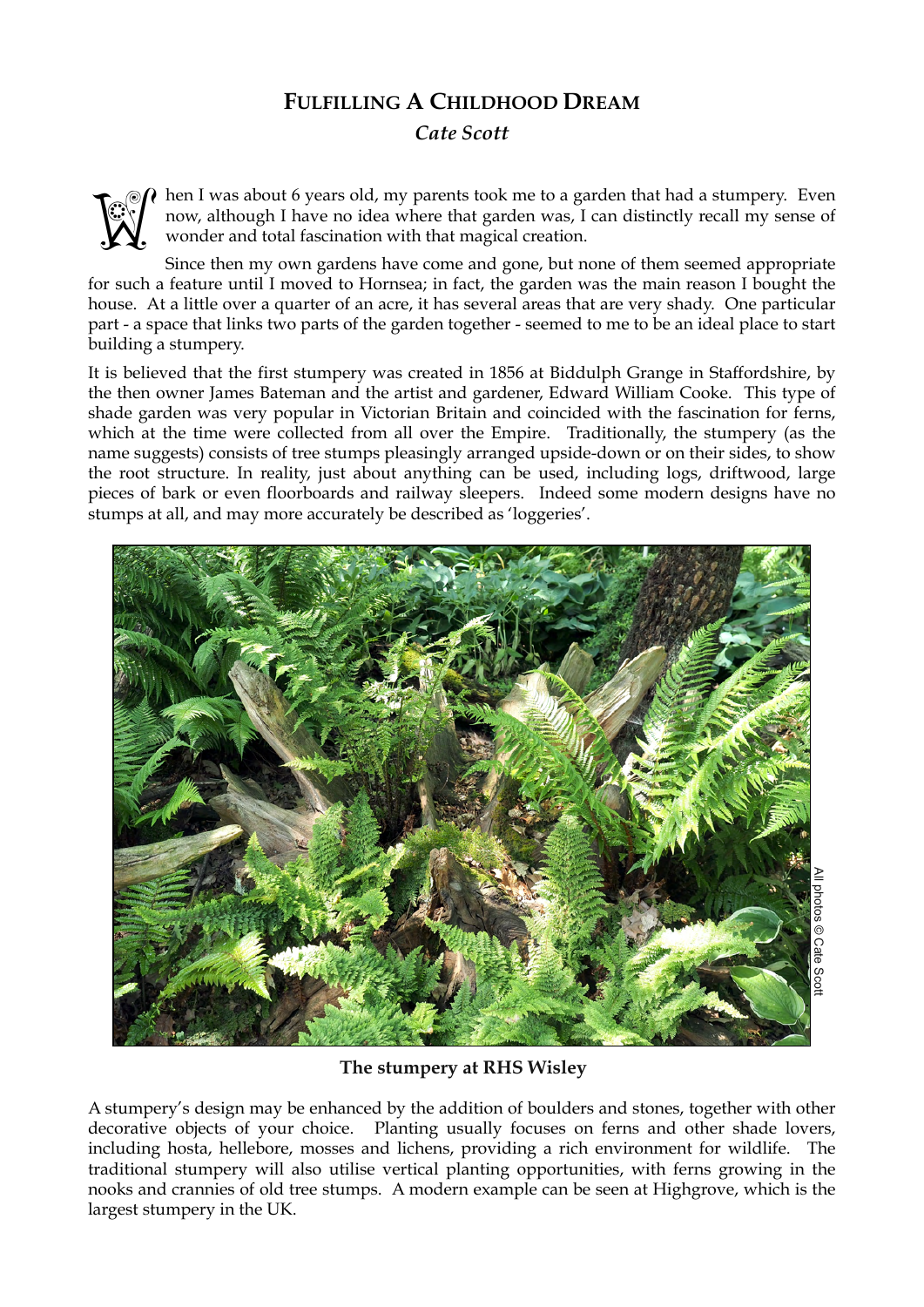To start, I clearly needed at least one sizeable stump to anchor the design; not the easiest thing to source, as it turned out. I tried local tree surgeons, but these days most use a stump grinder to remove unwanted tree stumps and very few are pulled from the earth as they used to be. However, thanks to a well-known auction site, a suitably magnificent specimen was eventually found in May last year. It went into position in June, and thereafter planning commenced at a pace.

Logs were found within my own garden, ferns purchased, hostas added, and existing garden plants divided. There is no 'ideal plan' defining what should be included in a stumpery; it's down to your own taste and interests, as with all gardening. You're free to let your imagination run riot. However, I must confess that by early autumn I did not see my dream coming to life too well. The plants were small and had little impact. I decided to leave it to grow as best it could, collect my thoughts and decide what to do next.

As spring 2020 took off and we had a few days of lovely sunshine, suddenly the whole thing sprang to life; it was starting to look really quite something. Even my usually taciturn Garden Help was impressed and declared, "it looks good" – high praise indeed. So I made a few further refinements and by early May the results were rather pleasing.

However, it was a small area - only about 1.5 m<sup>2</sup> - and of course that simply wasn't enough! I decided that an adjacent bed on a slightly lower level could be developed, so after clearing a few very overgrown shrubs and climbers, this area is becoming the next edition of the stumpery. It is still very much a work in progress. The lockdown has forced me to find more plants and materials online, so Stumpery Phase II is somewhat more varied but it still retains the essence of the original. I haven't incorporated vertical planting, but that's fine with me. I will only consider that if I can find a suitable stump.



**Stumpery Phase II is coming along nicely**